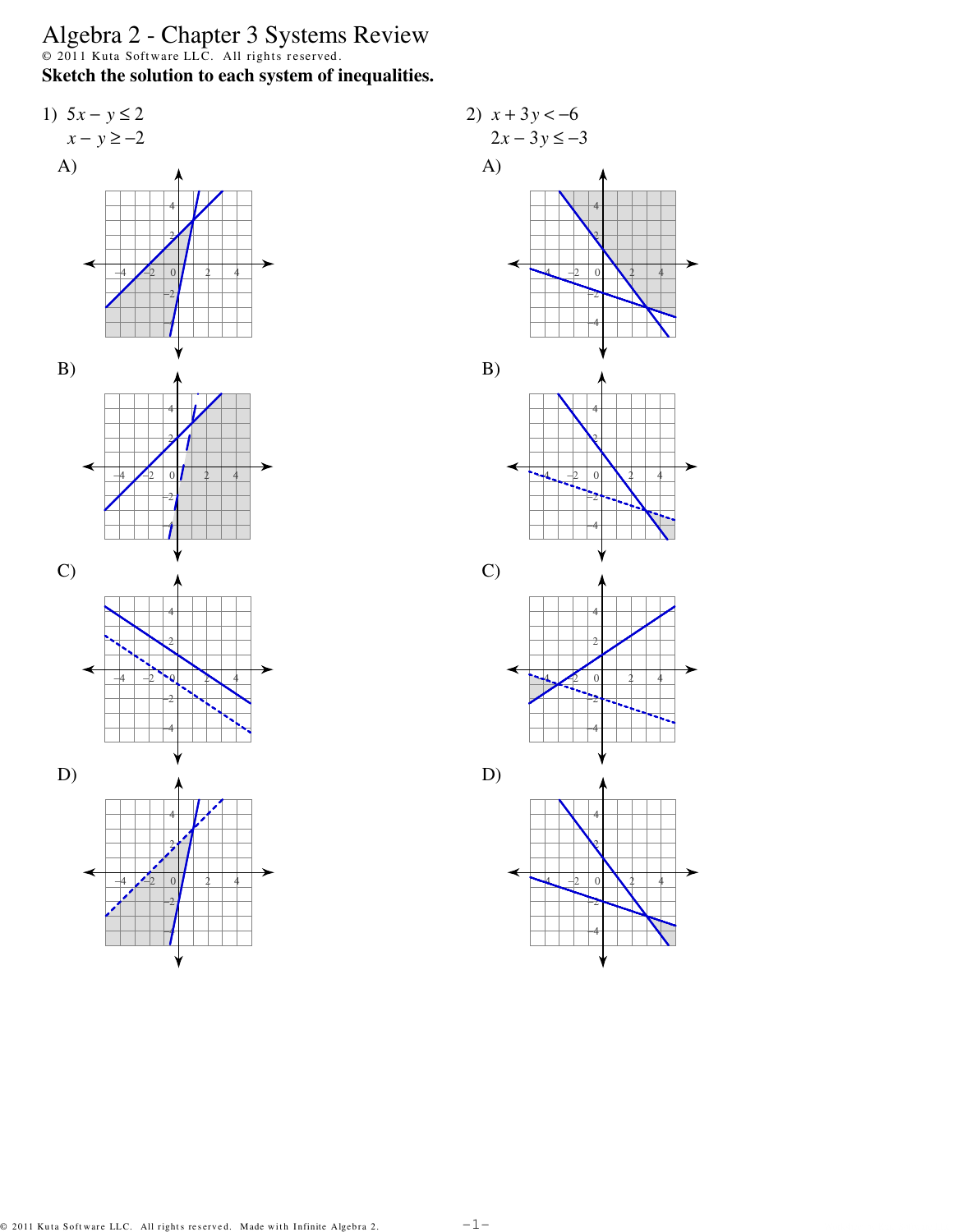

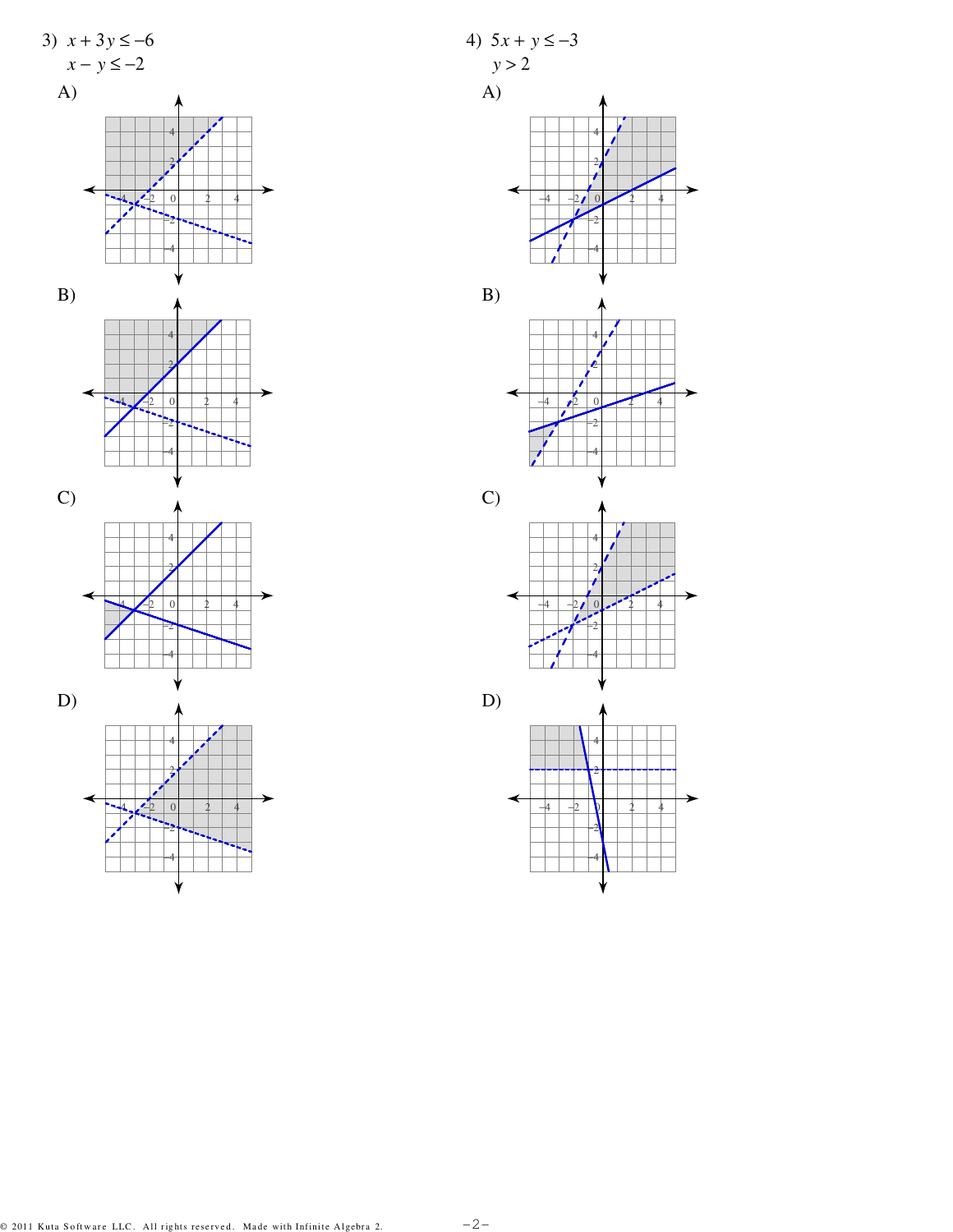**Solve each system by graphing.**

5) 
$$
-3x + 6 = -2y
$$
  
\n $-2y = -3x + 2$   
\nA) (1, 4)  
\nB) (4, 1)  
\nC) No solution  
\nD) (-4, 1)  
\n3) (4, 1)  
\n5) (4, 1)  
\n6) -1 - 4x = -y  
\n $-6 = 3y - 3x$   
\nA) (-3, -1)  
\nB) No solution  
\nC) (-1, -3)  
\nD) (3, -1)

7) 
$$
-y - \frac{1}{4}x = -1
$$
  
\n $0 = -x - 2 - y$   
\nA)  $(-4, -2)$   
\nB)  $(-4, 2)$   
\nC) Infinite number of solutions

- C) Infinite number of solutions
- D)  $(3, -4)$

## **Use elimination to find the x-coordinate of the solution to each system.**

| 9) $3x + 3y = 6$<br>$-3x + 3y = -6$ |         | 10) $3x + 2y = 16$<br>$3x - y = 10$ |                  |
|-------------------------------------|---------|-------------------------------------|------------------|
|                                     |         |                                     |                  |
| $C$ ) 1                             | $D) -1$ | $C) -5$                             | D $\binom{6}{ }$ |

## **Solve each system by elimination.**

11)  $6 = -2x + 6y$  $-6y + 6 = -3x$ A)  $(0, 2)$  B)  $(2, 0)$ C)  $(0, -1)$  D)  $(0, 1)$ 

### **Use elimination to find the x-coordinate of the solution to each system.**

| 12) $-9x - 5y = -11$<br>$-3x - y = -1$ |         | 13) $6x - 6y = 18$<br>$2x + y = 6$ |         |
|----------------------------------------|---------|------------------------------------|---------|
|                                        |         |                                    |         |
| C) 2                                   | $D) -1$ | $C) -5$                            | $D) -1$ |

## **Solve each system by elimination.**

14)  $-3y = -4x - 6$  $5x = 5y - 10$ A)  $(3, 2)$  B)  $(0, 2)$ C)  $(2, 0)$  D)  $(-2, 0)$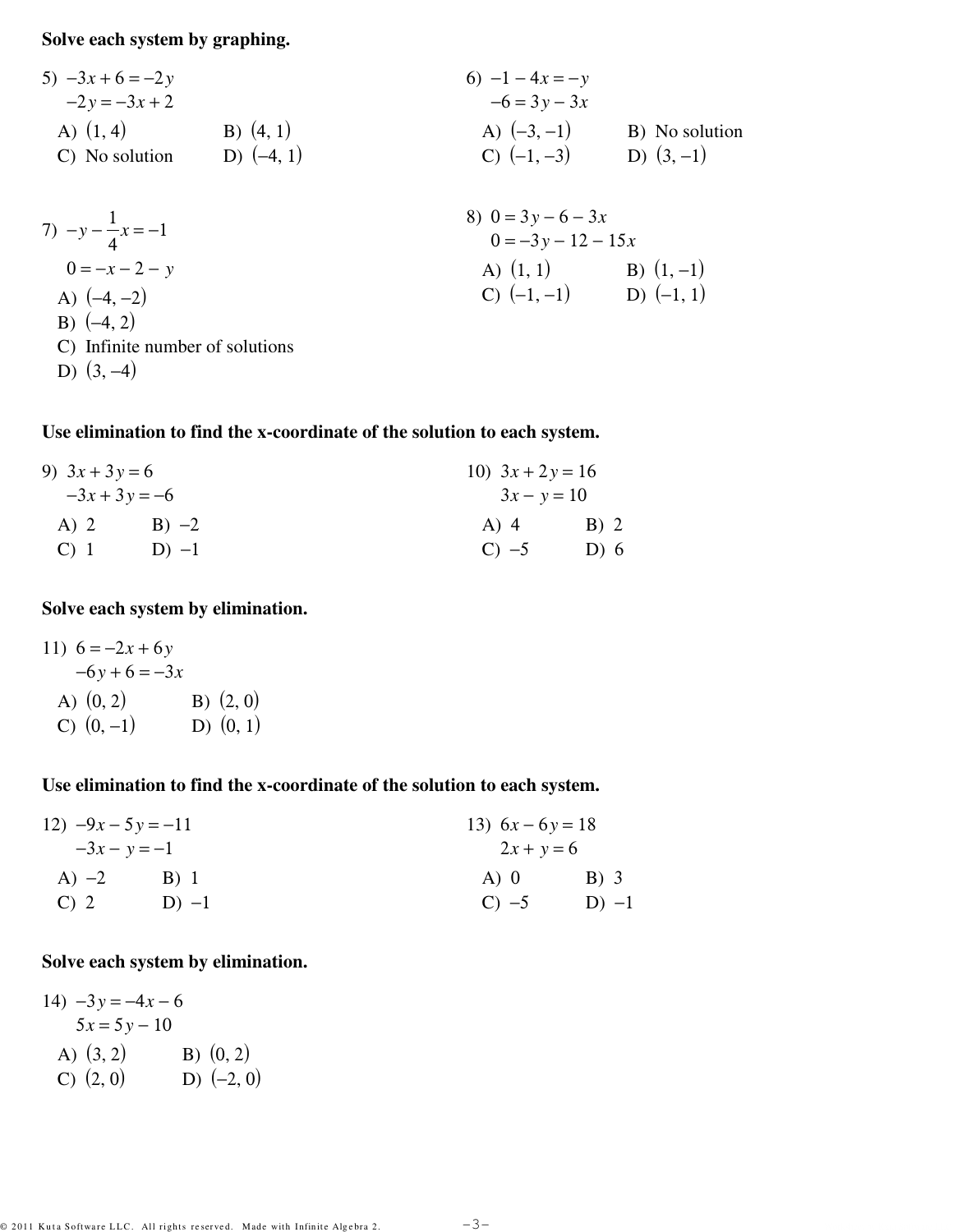# **Use elimination to find the x-coordinate of the solution to each system.**

| $15) -3x + 3y = -18$            |       | 16) $-5x + 4y = 10$ |  |
|---------------------------------|-------|---------------------|--|
| $-2x-4y=12$                     |       | $6x - 5y = -12$     |  |
| $A)$ 2                          | A) 4  | $B) -2$             |  |
| $B) -6$                         | $C$ 0 | $D) -4$             |  |
| C) Infinite number of solutions |       |                     |  |

D)  $-2$ 

19)  $4x + 3y = 6$ *y* = 2*x* + 2

A)  $(0, -2)$ B)  $(0, -4)$ C)  $(0, 2)$ 

## **Solve each system by substitution.**

17) 
$$
y = -2x + 3
$$
  
\n $-3x + 2y = -1$   
\nA) (-2, 2)  
\nB) (-2, -1)  
\nC) (1, 1)  
\nD) (-1, -2)  
\n38)  $y = 2x$   
\n $4x + 2y = 8$   
\nA) (1, 4)  
\nB) (-2, 4)  
\nD) (-1, 4)

20) 
$$
-6x - 2y = -2
$$
  
\n $y = -3x - 2$   
\nA) (3, -4) \nB) No solution  
\nC) (-4, 4) \nD) (-1, 4)

21) 
$$
y = -2x + 1
$$
  
\n $y = 2x - 7$   
\nA)  $(-3, -2)$   
\nB)  $(-3, 2)$   
\nC)  $(-2, 3)$   
\nD)  $(2, -3)$ 

D) Infinite number of solutions

### **Solve each system by elimination.**

| 22) $x + 2y - z = -5$           |                 | 23) $2x + 2y + 3z = 13$ |                 |
|---------------------------------|-----------------|-------------------------|-----------------|
| $-x-2y+2z=5$                    |                 | $-2x + y - z = -2$      |                 |
| $x - 3y - 2z = 15$              |                 | $3x + 4y - 2z = 16$     |                 |
| A) $(1, -1, 4)$                 | B) $(3, -4, 0)$ | A) $(2, 3, 1)$          | B) $(2, -3, 2)$ |
| C) $(-4, -1, -2)$               | D) $(-4, 1, 3)$ | C) $(-3, 3, -3)$        | D) $(3, 3, 4)$  |
|                                 |                 |                         |                 |
| $24) -3x - 3y + 2z = -2$        |                 | 25) $4x + 3y + 2z = 5$  |                 |
| $-x-2y-4z=-11$                  |                 | $-x-4y+4z=11$           |                 |
| $x-4y-3z=-9$                    |                 | $-3x + y + 2z = 0$      |                 |
| A) $(3, 1, 3)$ B) $(4, -2, -3)$ |                 | A) $(1, -1, 2)$         | B) $(-1, 0, 1)$ |
| C) $(1, 1, 2)$ D) $(3, 3, 1)$   |                 | C) $(0, -4, -1)$        | D) $(3, 1, -1)$ |
|                                 |                 |                         |                 |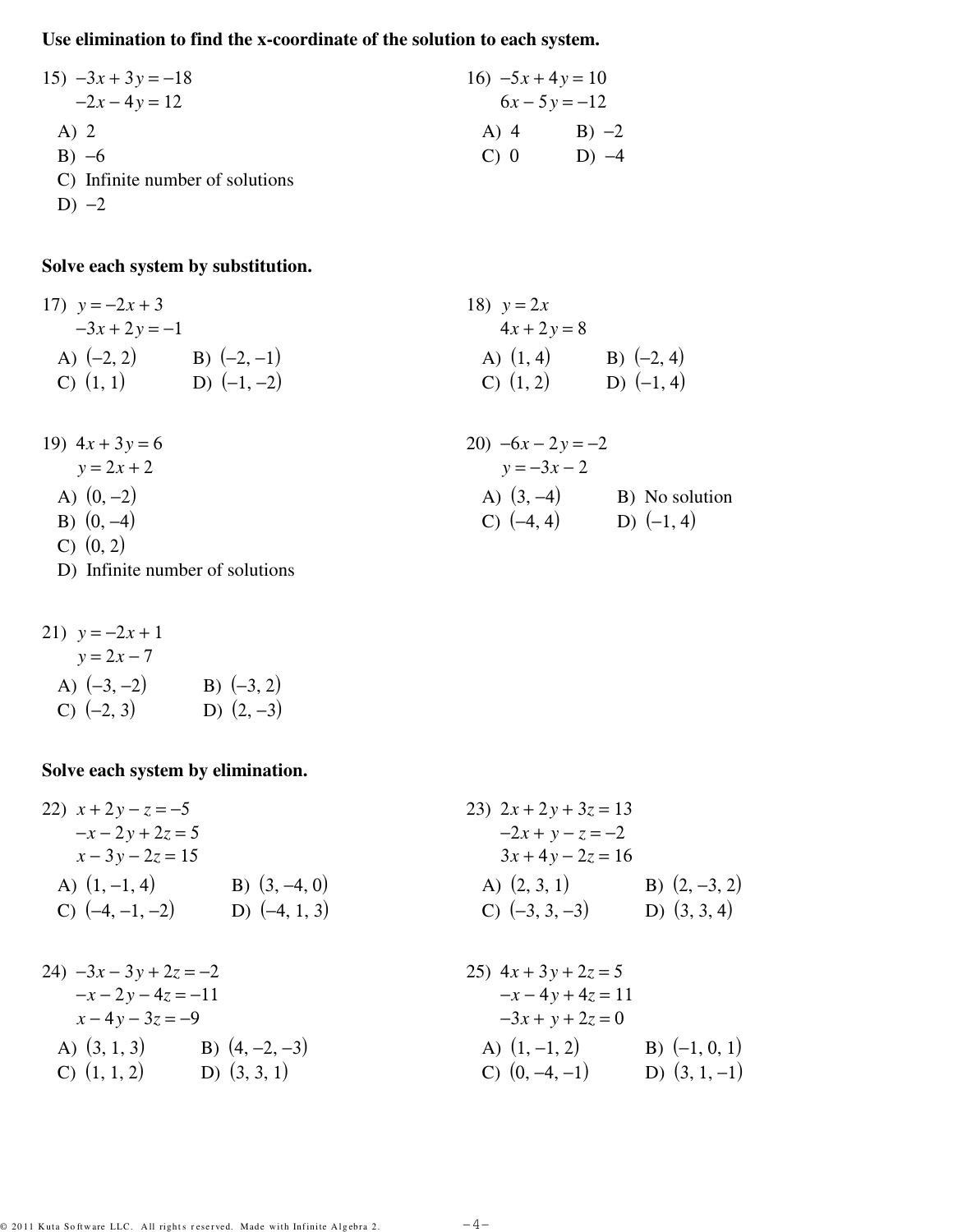26) 
$$
-3x-4y-z=5
$$
  
\t $-2x-3y=7$   
\t $-2x+y+2z=3$   
A)  $(4, -3, 1)$  B)  $(1, -3, 4)$   
C)  $(1, -2, 2)$  D)  $(0, -3, 4)$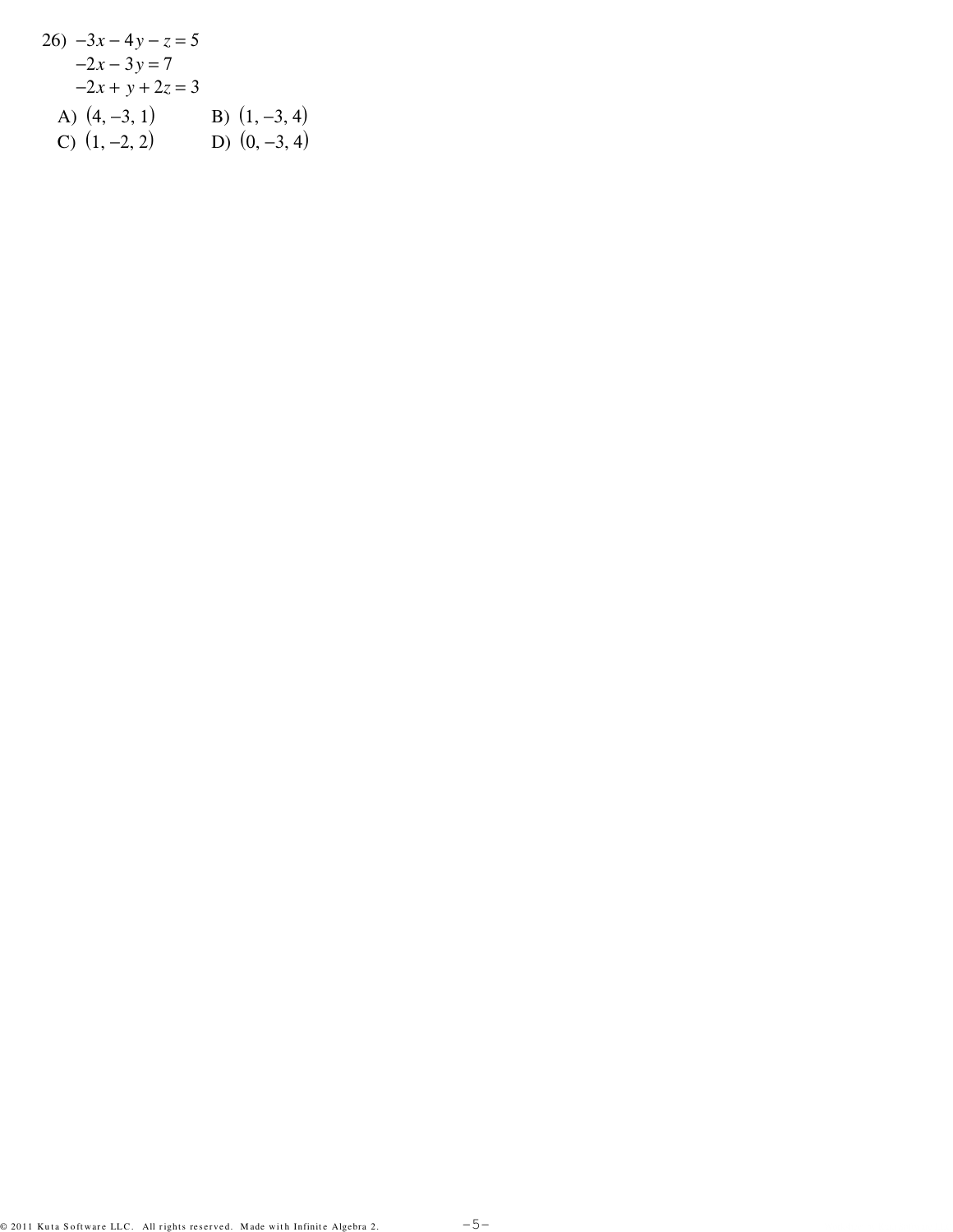Algebra 2 - Chapter 3 Systems Review<br>  $\circ$  2011 Kuta Software LLC. All rights reserved.<br>
Sketch the solution to each system of inequalities.



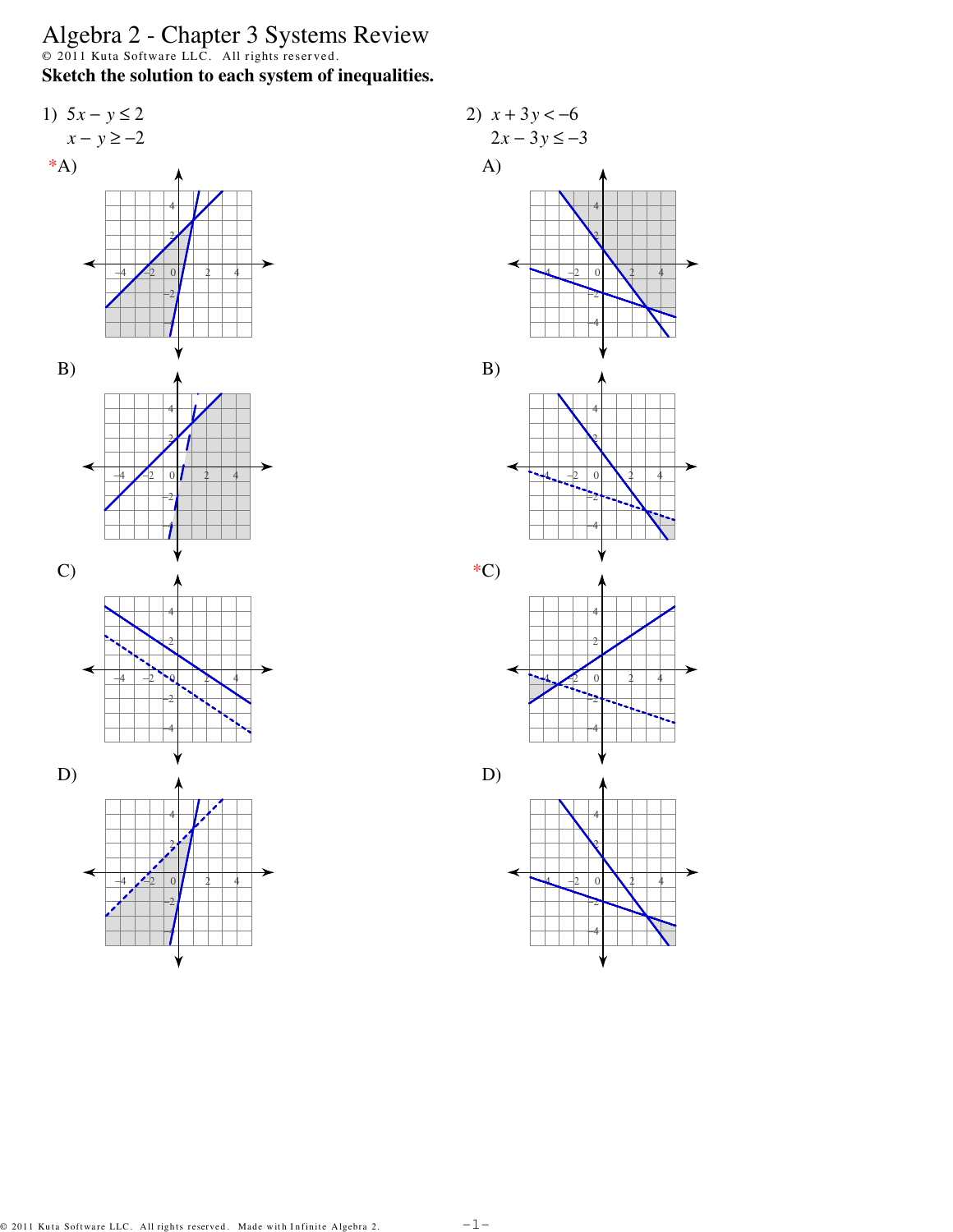

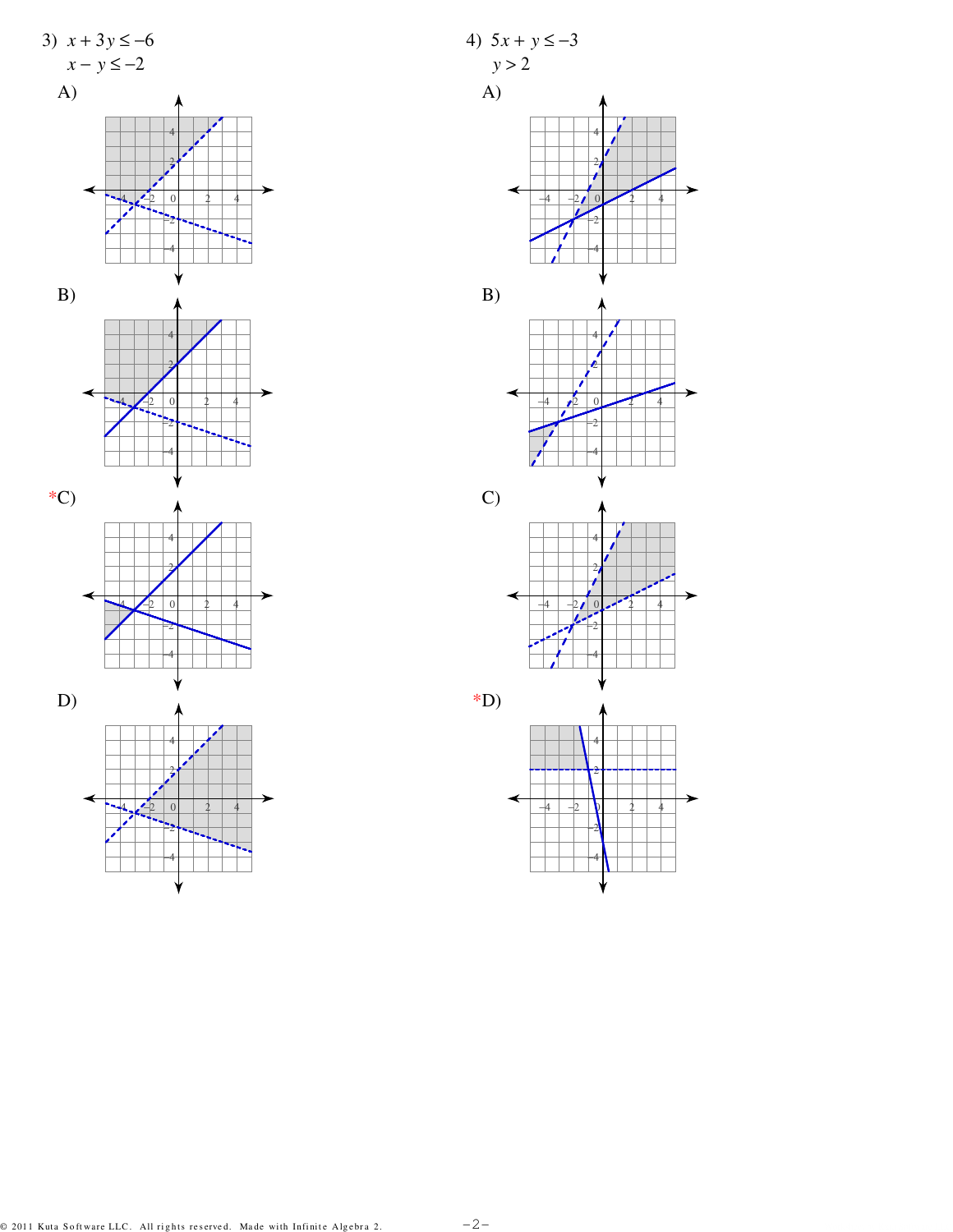**Solve each system by graphing.**

| 5) $-3x + 6 = -2y$ | 6) $-1 - 4x = -y$ |                |
|--------------------|-------------------|----------------|
| -2y = $-3x + 2$    | B) (4, 1)         | C) No solution |
| 6) $-1 - 4x = -y$  |                   |                |
| 7) $-6 = 3y - 3x$  | D) (4, 1)         |                |
| 8) $(4, 1)$        | A) $(-3, -1)$     | B) No solution |
| 9) $(-4, 1)$       | 10) $(-3, -1)$    |                |

7) 
$$
-y - \frac{1}{4}x = -1
$$
  
\n $0 = -x - 2 - y$   
\nA)  $(-4, -2)$   
\nB)  $(-4, 2)$   
\nB)  $(-4, 2)$   
\nC) Infinite number of solutions

D)  $(3, -4)$ 

## **Use elimination to find the x-coordinate of the solution to each system.**

| 9) $3x + 3y = 6$<br>$-3x + 3y = -6$ |        | 10) $3x + 2y = 16$<br>$3x - y = 10$ |      |
|-------------------------------------|--------|-------------------------------------|------|
|                                     |        |                                     |      |
| $C$ ) 1                             | $D$ -1 | $C$ ) $-5$                          | D) 6 |

## **Solve each system by elimination.**

11)  $6 = -2x + 6y$  $-6y + 6 = -3x$ A)  $(0, 2)$  B)  $(2, 0)$ C)  $(0, -1)$  \*D)  $(0, 1)$ 

### **Use elimination to find the x-coordinate of the solution to each system.**

| 12) $-9x - 5y = -11$ |          | 13) $6x - 6y = 18$ |          |
|----------------------|----------|--------------------|----------|
| $-3x - y = -1$       |          | $2x + y = 6$       |          |
| A) $-2$              | B) 1     | A) 0               | $*B$ ) 3 |
| $C$ ) 2              | $(D) -1$ | $C) -5$            | $D) -1$  |

## **Solve each system by elimination.**

14)  $-3y = -4x - 6$  $5x = 5y - 10$ A)  $(3, 2)$  \*B)  $(0, 2)$ C)  $(2, 0)$  D)  $(-2, 0)$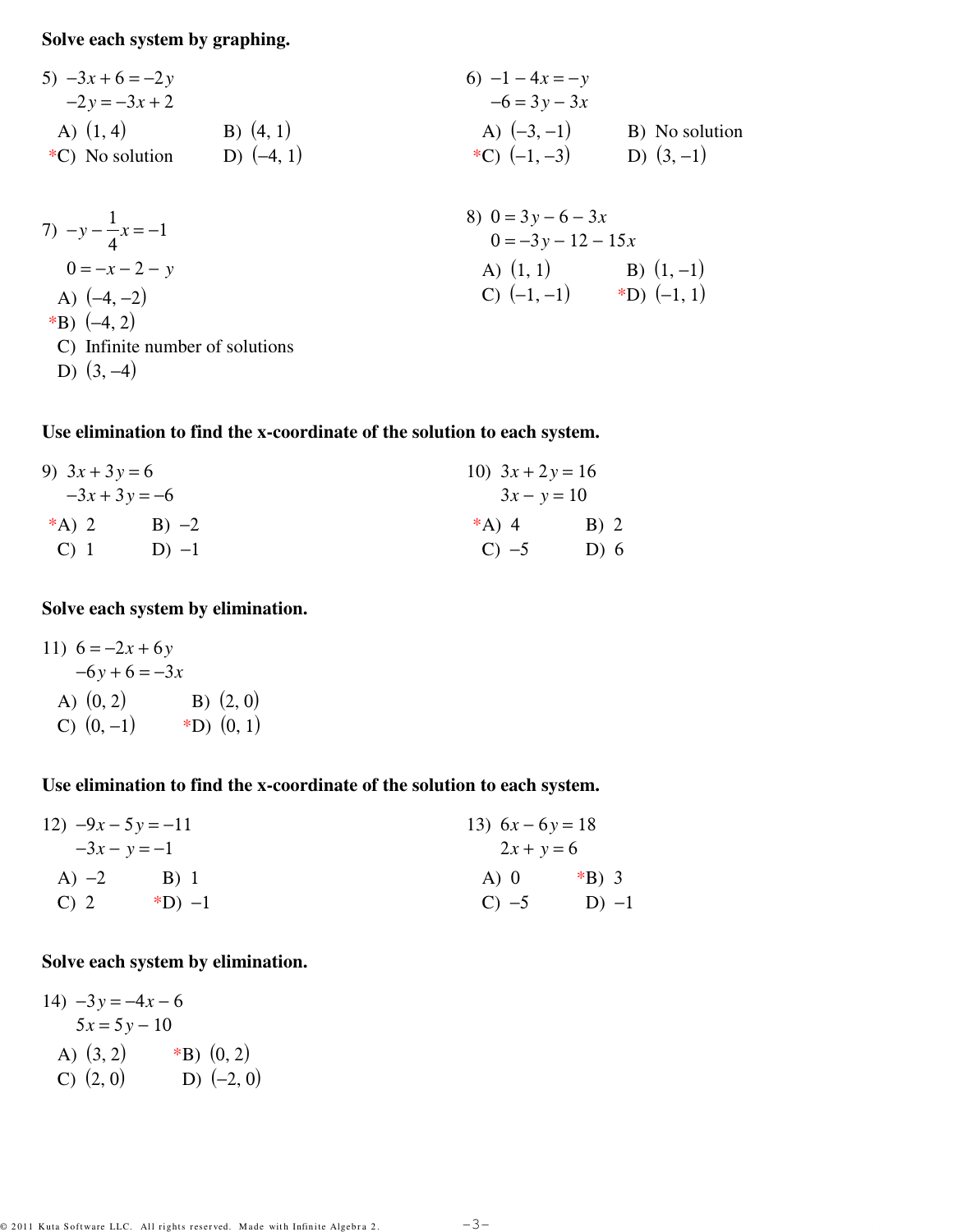# **Use elimination to find the x-coordinate of the solution to each system.**

| $15) -3x + 3y = -18$            | $16) -5x + 4y = 10$ |                 |
|---------------------------------|---------------------|-----------------|
| $-2x-4y=12$                     |                     | $6x - 5y = -12$ |
| *A) 2                           | A) 4                | *B) $-2$        |
| $B) -6$                         | $C$ 0               | $D) -4$         |
| C) Infinite number of solutions |                     |                 |

D)  $-2$ 

19)

# **Solve each system by substitution.**

17) 
$$
y = -2x + 3
$$
  
\n $-3x + 2y = -1$   
\nA) (-2, 2)  
\nB) (-2, -1)  
\nB) (-2, -1)  
\nB) (-1, -2)  
\nB) (-1, -2)  
\nC) (1, 2)  
\nD) (-1, 4)

| 19) $4x + 3y = 6$ | 20) $-6x - 2y = -2$ |                 |
|-------------------|---------------------|-----------------|
| $y = 2x + 2$      | $y = -3x - 2$       |                 |
| A) $(0, -2)$      | A) $(3, -4)$        | *B) No solution |
| B) $(0, -4)$      | C) $(-4, 4)$        | D) $(-1, 4)$    |
| *C) $(0, 2)$      |                     |                 |

D) Infinite number of solutions

21) 
$$
y = -2x + 1
$$
  
\n $y = 2x - 7$   
\nA)  $(-3, -2)$   
\nB)  $(-3, 2)$   
\nC)  $(-2, 3)$   
\n(B)  $(-3, 2)$   
\n(C)  $(-2, 3)$ 

# **Solve each system by elimination.**

| 22) $x + 2y - z = -5$                |                                     | 23) $2x + 2y + 3z = 13$                   |                                   |
|--------------------------------------|-------------------------------------|-------------------------------------------|-----------------------------------|
| $-x-2y+2z=5$<br>$x - 3y - 2z = 15$   |                                     | $-2x + y - z = -2$<br>$3x + 4y - 2z = 16$ |                                   |
| A) $(1, -1, 4)$<br>C) $(-4, -1, -2)$ | *B) $(3, -4, 0)$<br>D) $(-4, 1, 3)$ | *A) $(2, 3, 1)$<br>C) $(-3, 3, -3)$       | B) $(2, -3, 2)$<br>D) $(3, 3, 4)$ |
|                                      |                                     |                                           |                                   |
| $24) -3x - 3y + 2z = -2$             |                                     | 25) $4x + 3y + 2z = 5$                    |                                   |
| $-x-2y-4z=-11$                       |                                     | $-x-4y+4z=11$                             |                                   |
| $x-4y-3z=-9$                         |                                     | $-3x + y + 2z = 0$                        |                                   |
| A) $(3, 1, 3)$ B) $(4, -2, -3)$      |                                     | *A) $(1, -1, 2)$                          | B) $(-1, 0, 1)$                   |
| *C) $(1, 1, 2)$ D) $(3, 3, 1)$       |                                     | C) $(0, -4, -1)$                          | D) $(3, 1, -1)$                   |
|                                      |                                     |                                           |                                   |